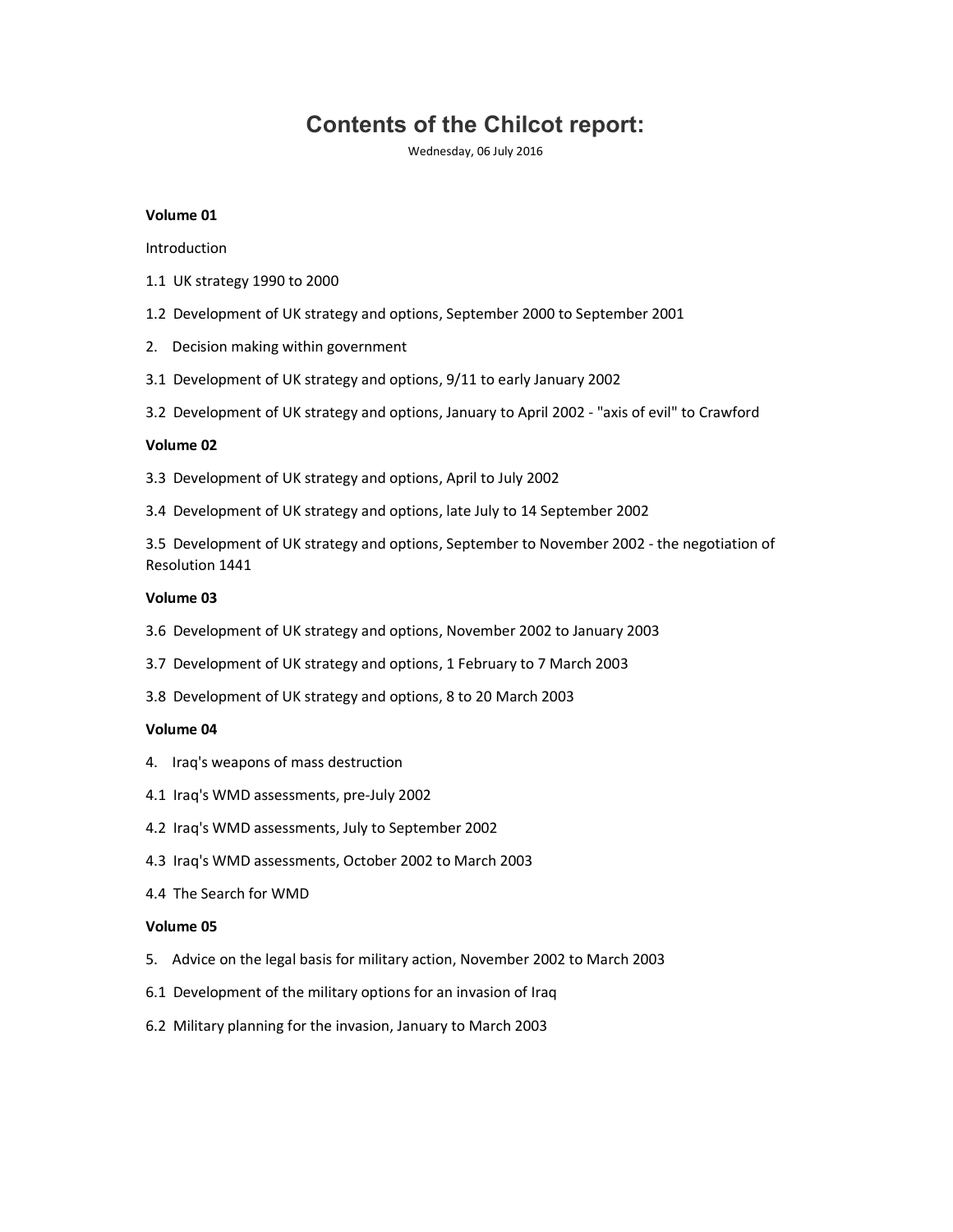## Volume 06

- 6.3 Military equipment (pre-conflict)
- 6.4 Planning and preparation for a post-Saddam Hussein Iraq, mid-2001 to January 2003
- 6.5 Planning and preparation for a post-Saddam Hussein Iraq, January to March 2003
- 7. Conclusions: pre-conflict strategy and planning

#### Volume 07

- 8. The Invasion
- 9.1 March to May 2003
- 9.2 May 2003 to June 2004
- 9.3 July 2004 to May 2005
- 9.4 June 2005 to May 2006

## Volume 08

- 9.5 June 2006 to 27 June 2007
- 9.6 28 June 2007 to April 2008
- 9.7 May 2008 to October 2009
- 9.8 Conclusions: the post-conflict period

#### Volume 09

- 10.1 Reconstruction: March 2003 to July 2004
- 10.2 Reconstruction: July 2004 to July 2009
- 10.3 Reconstruction: oil, commercial issues, debt relief, asylum and stabilisation policy
- 10.4 Conclusions: Reconstruction

### Volume 10

- 11.1 de-Ba'athification
- 11.2 Conclusions: de-Ba'athification
- 12.1 Security Sector Reform
- 12.2 Conclusions: Security Sector Reform
- 13.1 Resources